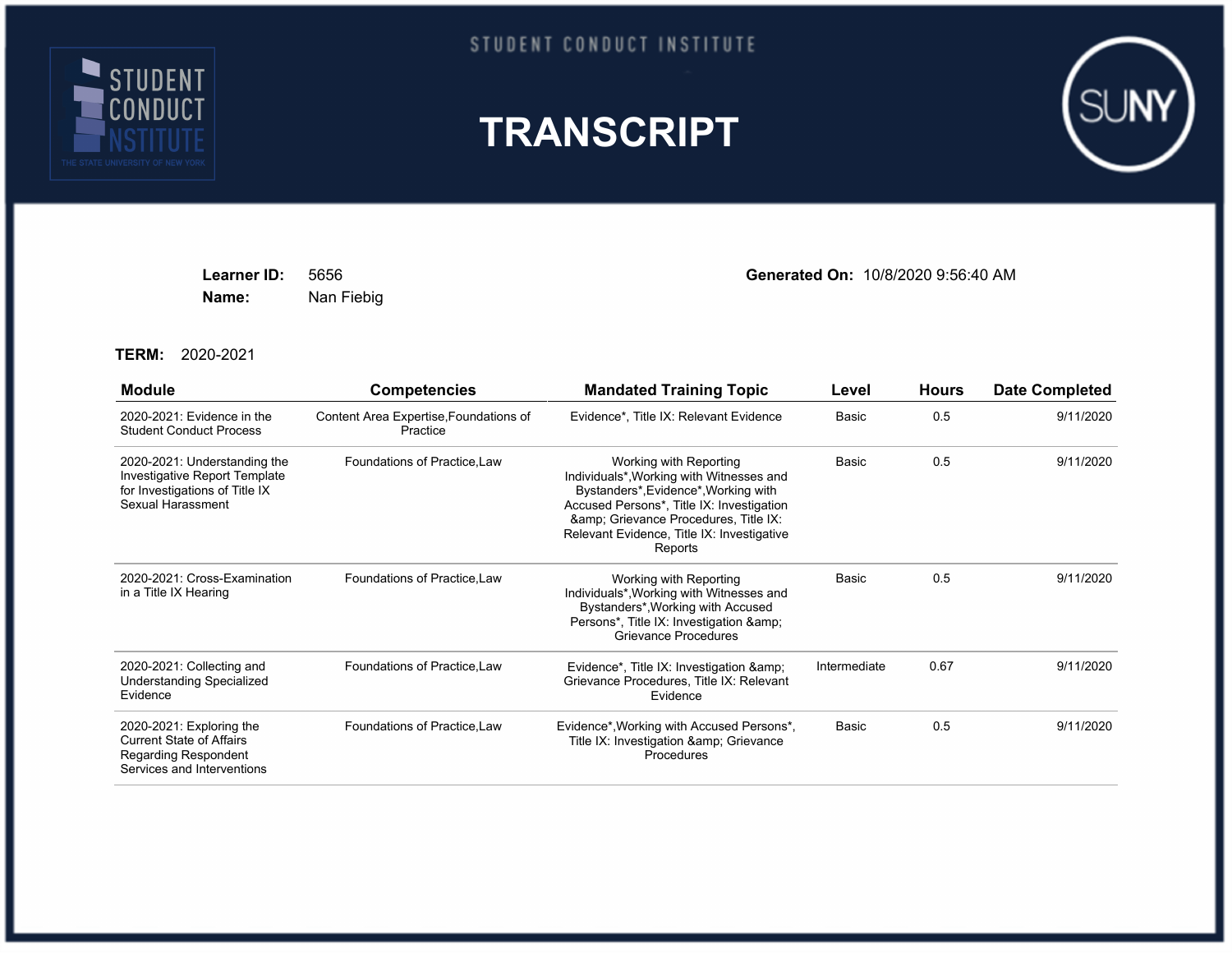

## **TRANSCRIPT**



| 2020-2021: Relevance and<br>Decorum in a Title IX Hearing                                           | Foundations of Practice Law                             | Working with Reporting<br>Individuals*, Working with Witnesses and<br>Bystanders*, Working with Accused<br>Persons*, Title IX: Investigation & amp;<br>Grievance Procedures, Title IX: Relevant<br>Evidence | <b>Basic</b> | 0.5  | 9/11/2020 |
|-----------------------------------------------------------------------------------------------------|---------------------------------------------------------|-------------------------------------------------------------------------------------------------------------------------------------------------------------------------------------------------------------|--------------|------|-----------|
| 2020-2021: Virtual Hearing<br>Technology                                                            | <b>Foundations of Practice</b>                          | Title IX: Investigation & amp; Grievance<br>Procedures, Title IX: Technology                                                                                                                                | Basic        | 0.3  | 9/11/2020 |
| 2020-2021: Effective<br>Interviewing of Parties and<br>Witnesses                                    | <b>Foundations of Practice</b>                          | Working with Reporting<br>Individuals*, Working with Witnesses and<br>Bystanders*, Working with Accused<br>Persons*, Title IX: Investigation &<br>Grievance Procedures, Title IX: Relevant<br>Evidence      | Basic        | 0.67 | 9/11/2020 |
| 2020-2021: Supportive<br>Measures in Response to<br>Reports of Sexual and<br>Interpersonal Violence | Content Area Expertise, Foundations of<br>Practice, Law | Working with Reporting<br>Individuals*, Remedial Actions*, Working<br>with Accused Persons*, Title IX:<br>Investigation & Grievance Procedures                                                              | <b>Basic</b> | 0.5  | 9/10/2020 |
| 2020-2021: Pre-Hearing<br>Preparations                                                              | Content Area Expertise, Foundations of<br>Practice      | Working with Reporting<br>Individuals*, Working with Accused<br>Persons*, Title IX: Investigation &<br>Grievance Procedures                                                                                 | Basic        | 0.5  | 9/9/2020  |
| 2020-2021: No Contact<br>Orders, Emergency Removal,<br>and Interim Suspensions                      | Content Area Expertise, Foundations of<br>Practice, Law | Working with Reporting<br>Individuals*, Remedial Actions*, Working<br>with Accused Persons*. Title IX:<br>Investigation & amp; Grievance Procedures                                                         | Basic        | 0.5  | 9/9/2020  |